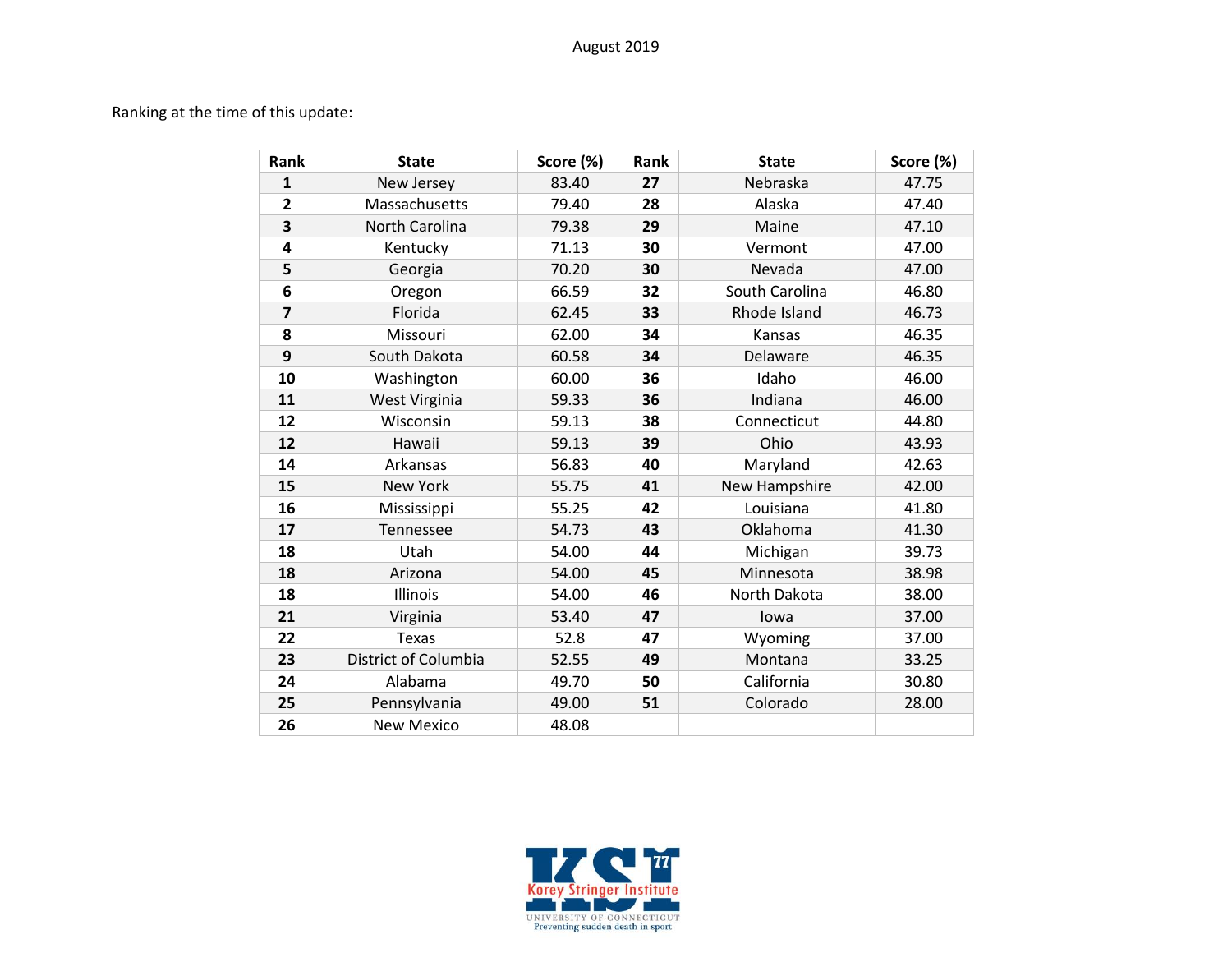August 2019

| State         | Old  | <b>New</b>     | Old    | New    | Change   | Areas Changed                                                                                                                                                                                                                                                                                                                                                                                                                                                                                                                                                                                                                                                                                                                                                                                                                                                                                          |
|---------------|------|----------------|--------|--------|----------|--------------------------------------------------------------------------------------------------------------------------------------------------------------------------------------------------------------------------------------------------------------------------------------------------------------------------------------------------------------------------------------------------------------------------------------------------------------------------------------------------------------------------------------------------------------------------------------------------------------------------------------------------------------------------------------------------------------------------------------------------------------------------------------------------------------------------------------------------------------------------------------------------------|
|               | Rank | Rank           | Points | Points | Score    |                                                                                                                                                                                                                                                                                                                                                                                                                                                                                                                                                                                                                                                                                                                                                                                                                                                                                                        |
| California    | 50   | 50             | 30     | 30.80  | $+0.8$   | <b>Emergency Preparedness</b><br>Every school or organization that sponsors athletics should develop<br>$\bullet$<br>an EAP specifically for managing serious and/or potentially life-<br>threatening sport-related injuries (athletics emergency action plan<br>AEAP)                                                                                                                                                                                                                                                                                                                                                                                                                                                                                                                                                                                                                                 |
| Georgia       | 13   | 5              | 56.98  | 70.20  | $+13.22$ | Heat<br>If exertional heat stroke is suspected, onsite cooling using cold water<br>٠<br>immersion before transport to the hospital<br><b>Emergency Preparedness</b><br>Every school should distribute the AEAP to all athletics staff<br>The AEAP should be specific to each venue (including maps,<br>directions, etc.)<br>On-site emergency equipment that may be needed in an emergency<br>$\bullet$<br>situation should be listed<br>The AEAP should identify personnel and their responsibilities to carry<br>out the plan of action with a designated chain of command<br>Appropriate contact information for EMS<br>AEAP should be reviewed and rehearsed annually by all parties<br>٠<br>involved<br>Healthcare professionals who will provide medical coverage during<br>٠<br>games, practices, or other events should be included<br>CPR/AED and First Aid training required for all coaches |
| Massachusetts | 3    | $\overline{2}$ | 75.03  | 79.40  | $+4.37$  | Heat<br>The recommended heat policy is based off of WBGT<br>$\bullet$<br>The environmental conditions guidelines are based off of<br>$\bullet$<br>epidemiological data specific to that state/region (for bigger states a<br>more comprehensive analysis may be needed)                                                                                                                                                                                                                                                                                                                                                                                                                                                                                                                                                                                                                                |